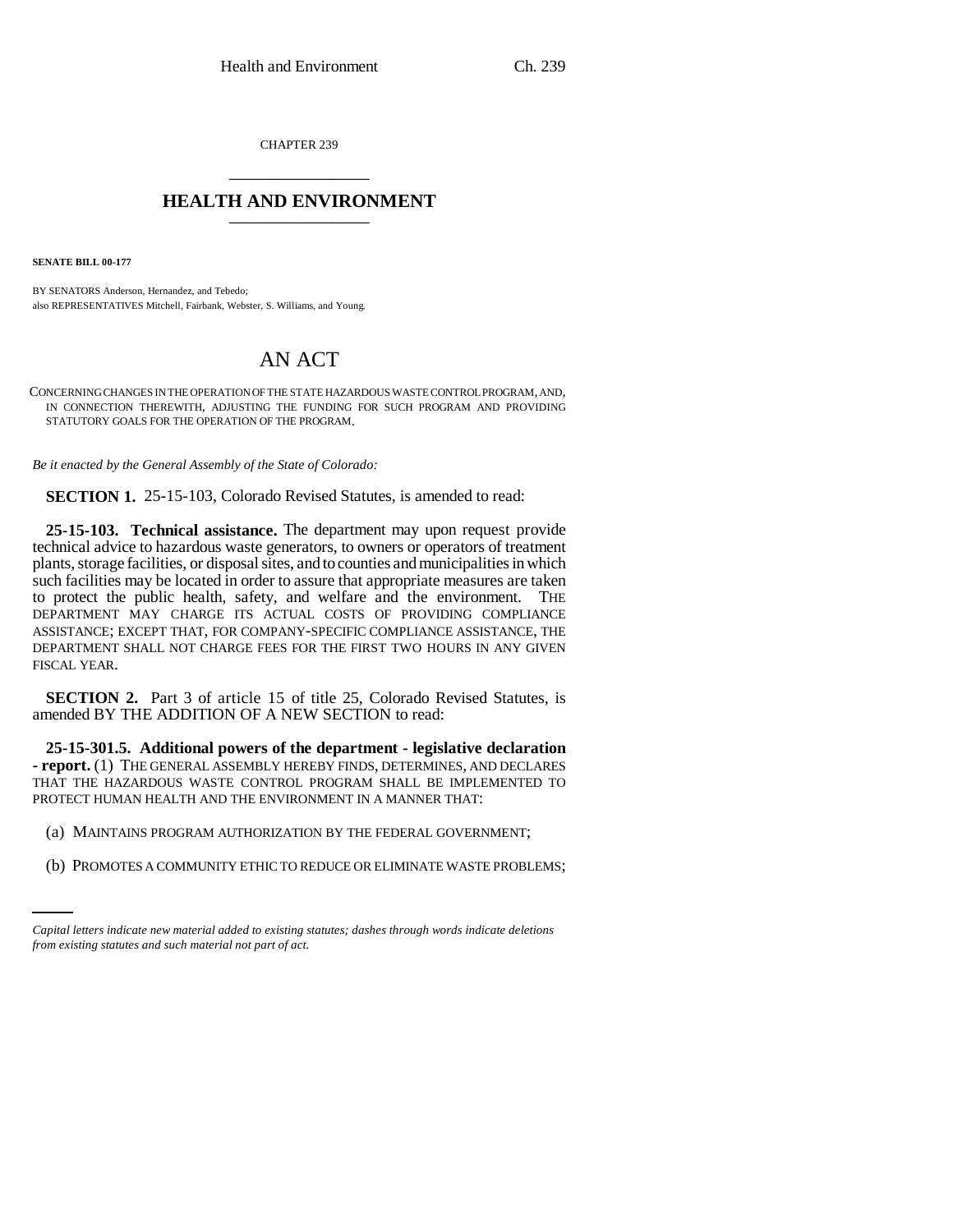(c) IS CREDIBLE AND ACCOUNTABLE TO INDUSTRY AND THE PUBLIC;

(d) IS INNOVATIVE AND COST-EFFECTIVE; AND

(e) PROTECTS THE ENVIRONMENTAL QUALITY OF LIFE FOR IMPACTED RESIDENTS AS REQUIRED BY OTHER PROVISIONS OF THIS PART 3 AND RULES PROMULGATED IN CONNECTION THEREWITH.

(2) THE DEPARTMENT SHALL DEVELOP, IMPLEMENT, AND CONTINUOUSLY IMPROVE POLICIES AND PROCEDURES FOR CARRYING OUT ITS STATUTORY RESPONSIBILITIES AT THE LOWEST POSSIBLE COST WITHOUT JEOPARDIZING THE INTENT STATED IN SUBSECTION (1) OF THIS SECTION. AT A MINIMUM, THESE POLICIES AND PROCEDURES SHALL, TO THE EXTENT PRACTICABLE, INCLUDE THE FOLLOWING:

(a) ESTABLISH COST-EFFECTIVE LEVEL-OF-EFFORT GUIDELINES FOR REVIEWING SUBMITTALS INCLUDING, BUT NOT LIMITED TO, PERMIT APPLICATIONS AND CORRECTIVE ACTION PLANS, TO ASSURE CONFORMITY WITH REGULATORY REQUIREMENTS, TAKING INTO CONSIDERATION THE DEGREE OF RISK ADDRESSED AND THE COMPLEXITY OF THE ISSUES RAISED;

(b) ESTABLISH COST-EFFECTIVE LEVEL-OF-EFFORT GUIDELINES FOR PERFORMING INSPECTIONS THAT FOCUS ON MAJOR VIOLATIONS OF REGULATORY REQUIREMENTS THAT POSE AN IMMEDIATE AND SIGNIFICANT THREAT TO HUMAN HEALTH AND THE ENVIRONMENT;

(c) STREAMLINE THE CORRECTIVE ACTION PROCESS WITH FEATURES THAT INCLUDE, WITHOUT LIMITATION, THE FOLLOWING:

(I) COST-EFFECTIVE LEVEL-OF-EFFORT GUIDELINES FOR SITE INVESTIGATIONS AND REMEDIATION THAT FOCUS ON RESULT-BASED OUTCOMES AND PERFORMANCE-BASED OVERSIGHT BY THE DEPARTMENT;

(II) COST-EFFECTIVE LEVEL-OF-EFFORT GUIDELINES FOR REVIEWING SITE INVESTIGATION REPORTS AND CORRECTIVE ACTION PLANS;

(III) THE USE OF ENFORCEABLE INSTITUTIONAL CONTROLS TO AVOID UNNECESSARY CLEANUP COSTS; AND

(IV) REALISTIC CLEANUP STANDARDS THAT ADDRESS ACTUAL RISK TO HUMAN HEALTH AND THE ENVIRONMENT ON A SITE- SPECIFIC BASIS AND THAT TAKE INTO ACCOUNT ANY APPLICABLE INSTITUTIONAL CONTROLS.

(d) ESTABLISH COST-EFFECTIVE LEVEL-OF-EFFORT GUIDELINES FOR ENFORCEMENT ACTIVITIES;

(e) ESTABLISH SCHEDULES FOR TIMELY COMPLETION OF DEPARTMENT ACTIVITIES INCLUDING, BUT NOT LIMITED TO, SUBMITTAL REVIEWS, INSPECTIONS AND INSPECTION REPORTS, AND CORRECTIVE ACTION ACTIVITIES;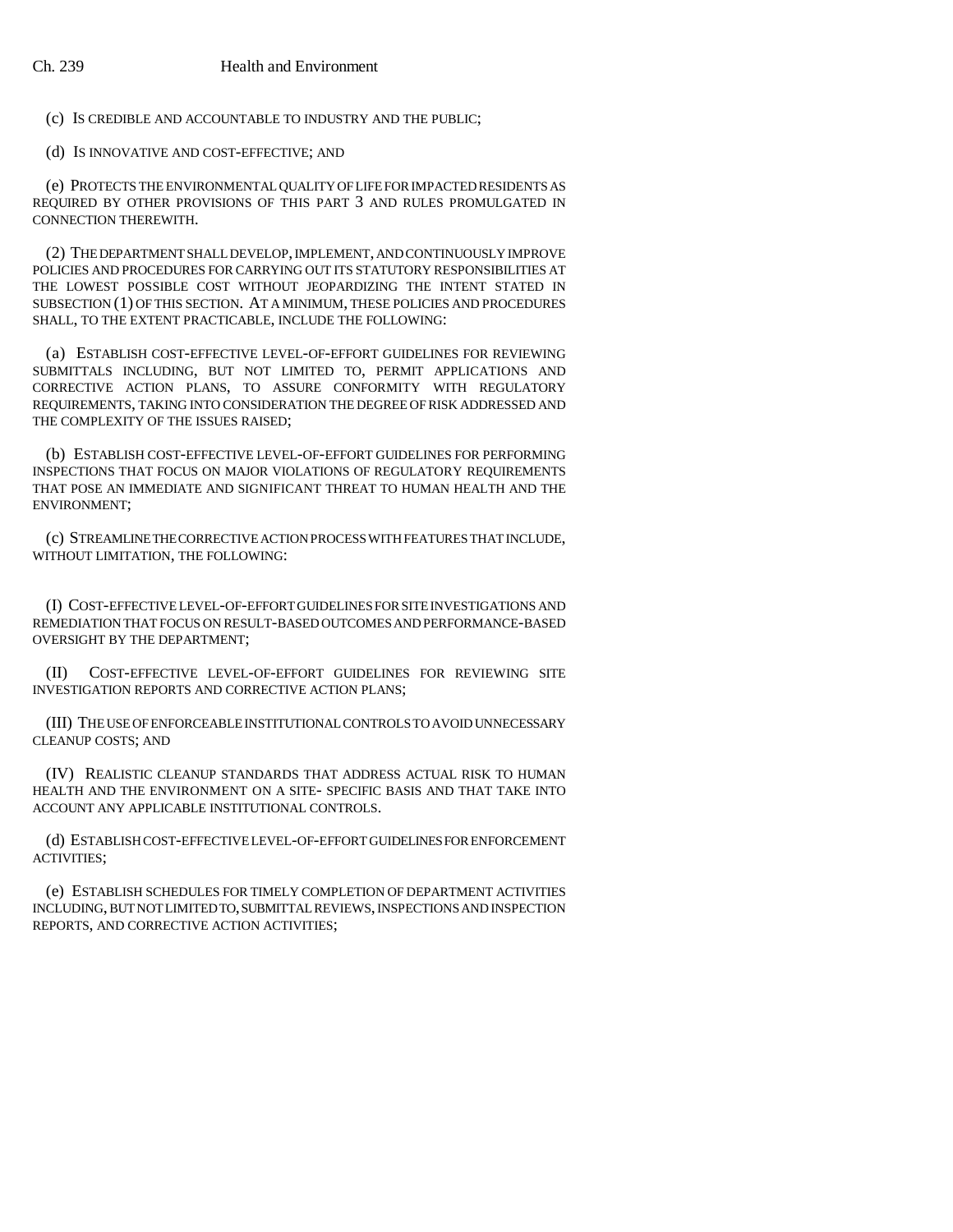(f) ESTABLISH A PRIORITIZATION METHODOLOGY FOR COMPLETING ACTIVITIES THAT FOCUSES ON ACTUAL RISK TO HUMAN HEALTH AND THE ENVIRONMENT;

(g) ESTABLISH A PREFERENCE FOR COMPLIANCE ASSISTANCE WITH AT LEAST TEN PERCENT OF THE ANNUAL BUDGET AMOUNT BEING ALLOCATED TO COMPLIANCE ASSISTANCE EFFORTS;

(h) ESTABLISH A PREFERENCE FOR ALTERNATIVE DISPUTE RESOLUTION MECHANISMS TO TIMELY RESOLVE DISPUTED ISSUES; AND

(i) ESTABLISH A MECHANISM THAT CONTINUALLY VALUES AND PROVIDES INCENTIVES FOR FURTHER IMPROVEMENTS IN THE POLICIES AND PROCEDURES OF THE DEPARTMENT.

(3) THE DEPARTMENT IS DIRECTED TO SUBMIT A REPORT TO THE GENERAL ASSEMBLY ON OR BEFORE FEBRUARY 1, 2002, AND ANNUALLY ON OR BEFORE EACH FEBRUARY 1 THEREAFTER THAT DESCRIBES THE STATUS OF THE HAZARDOUS WASTE CONTROL PROGRAM AND THE DEPARTMENT'S EFFORTS TO CARRY OUT ITS STATUTORY RESPONSIBILITIES AT THE LOWEST POSSIBLE COST WITHOUT JEOPARDIZING THE INTENT STATED IN SUBSECTION (1) OF THIS SECTION.

**SECTION 3.** 25-15-302 (4) (a) and (4) (c), Colorado Revised Statutes, are amended, and the said 25-15-302 is further amended BY THE ADDITION OF THE FOLLOWING NEW SUBSECTIONS, to read:

**25-15-302. Hazardous waste commission - creation - membership - rules administration.** (3.5) THE COMMISSION SHALL PROMULGATE RULES PERTAINING TO THE ASSESSMENT OF FEES TO OFFSET PROGRAM COSTS FROM FACILITIES THAT TREAT, STORE, OR DISPOSE OF HAZARDOUS WASTE PURSUANT TO A PERMIT OR INTERIM STATUS AND FROM GENERATORS OF HAZARDOUS WASTE IN ACCORDANCE WITH THE FOLLOWING:

(a) ON OR AFTER JULY 1, 2000, TO JULY 1, 2002, THE FEES SHALL BE AS FOLLOWS:

(I) THE ANNUAL FEES FOR FACILITIES THAT TREAT, STORE, OR DISPOSE OF HAZARDOUS WASTE PURSUANT TO A PERMIT OR INTERIM STATUS SHALL BE AS SET FORTH IN 6 CCR 1007-3, SECTION 100.31;

(II) THE ANNUAL FEE SHALL BE ONE THOUSAND NINE HUNDRED DOLLARS FOR GENERATORS OF HAZARDOUS WASTE WHO ARE SUBJECT TO REGULATION UNDER THIS PART 3 DURING ANY CALENDAR MONTH OF THE YEAR FOR WHICH THE ANNUAL FEE IS BEING ASSESSED AND WHO GENERATE IN EACH OF ANY FOUR CALENDAR MONTHS IN THAT YEAR AN AMOUNT GREATER THAN ONE THOUSAND KILOGRAMS OF HAZARDOUS WASTES, ONE KILOGRAM OF ACUTE HAZARDOUS WASTES, OR ONE HUNDRED KILOGRAMS OF ANY RESIDUE, CONTAMINATED SOIL, WASTE, OR DEBRIS RESULTING FROM THE CLEAN-UP OF A SPILL, INTO OR ON ANY LAND OR WATER, OF ANY ACUTE HAZARDOUS WASTES;

(III) THE ANNUAL FEE SHALL BE THREE HUNDRED DOLLARS FOR ALL OTHER GENERATORS OF HAZARDOUS WASTE WHAT ARE SUBJECT TO THIS PART 3 DURING ANY CALENDAR MONTH OF THE YEAR FOR WHICH THE ANNUAL FEE IS BEING ASSESSED;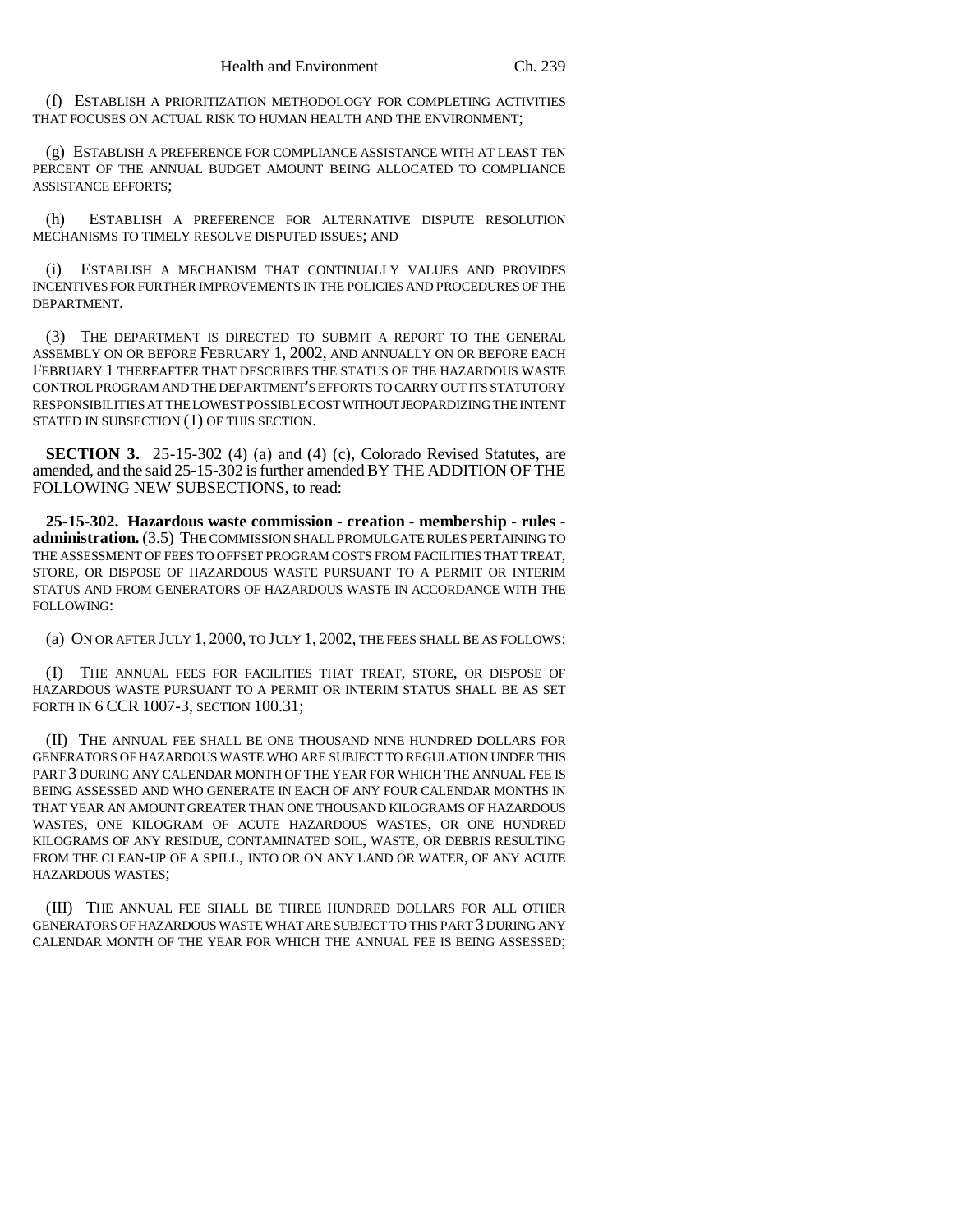## Ch. 239 Health and Environment

EXCEPT THAT NO ANNUAL FEE SHALL BE ASSESSED AGAINST THOSE GENERATORS OF HAZARDOUS WASTE WHO GENERATE IN EVERY MONTH OF THAT YEAR NO MORE THAN ONE HUNDRED KILOGRAMS OF HAZARDOUS WASTES, ONE KILOGRAM OF ACUTE HAZARDOUS WASTES, OR ONE HUNDRED KILOGRAMS OF ANY RESIDUE, CONTAMINATED SOIL, WASTE, OR DEBRIS RESULTING FROM THE CLEAN-UP OF A SPILL, INTO OR ON ANY LAND OR WATER, OF ANY ACUTE HAZARDOUS WASTES;

(IV) THE DOCUMENT REVIEW AND ACTIVITY FEE CHARGED BY THE DEPARTMENT SHALL BE IN ACCORDANCE WITH 6 CCR 1007-3, SECTION 100.32; EXCEPT THAT THE HOURLY CHARGE SHALL BE INCREASED FROM EIGHTY-FIVE DOLLARS TO ONE HUNDRED DOLLARS;

(V) THE DOCUMENT REVIEW AND ACTIVITY FEE CEILING SHALL BE IN ACCORDANCE WITH 6 CCR 1007-3, SECTION 100.32; EXCEPT THAT THE DEPARTMENT MAY, ON A CASE-BY-CASE BASIS AND UPON DEMONSTRATION OF NEED CONSISTENT WITH SECTION 25-15-301.5, REQUEST A WAIVER OF THE CEILING FROM A FACILITY SUBJECT TO THE DOCUMENT REVIEW AND ACTIVITY FEE.

(b) ON OR AFTER JULY 1, 2002, THE COMMISSION MAY ADJUST THE FEES THEN IN EFFECT IF THE DEPARTMENT HAS DEMONSTRATED THAT IT HAS DEVELOPED, IMPLEMENTED, AND IS CONTINUING TO IMPROVE POLICIES AND PROCEDURES FOR CARRYING OUT ITS STATUTORY RESPONSIBILITIES AT THE LOWEST POSSIBLE COST WITHOUT JEOPARDIZING THE INTENT SET OUT IN SECTION 25-15-301.5 (1), AND THAT, DESPITE THESE EFFORTS OR AS A RESULT OF THESE EFFORTS, THE FEE ADJUSTMENTS ARE NECESSARY; EXCEPT THAT THE ADJUSTED FEES SHALL BE SUBJECT TO THE FOLLOWING LIMITATIONS:

(I) ANNUAL FEES FOR FACILITIES THAT TREAT, STORE, OR DISPOSE OF HAZARDOUS WASTE PURSUANT TO A PERMIT OR INTERIM STATUS SHALL BE ESTABLISHED TO GENERATE NO MORE THAN THIRTY PERCENT OF THE ACTUAL REASONABLE PROGRAM COSTS ATTRIBUTABLE TO SUCH FACILITIES. SUCH ANNUAL FEES SHALL TAKE INTO ACCOUNT EQUITABLE FACTORS INCLUDING, WITHOUT LIMITATION, THE QUANTITY AND DEGREE OF HAZARD OF THE HAZARDOUS WASTE INVOLVED, AND WHETHER THE HAZARDOUS WASTE IS TO BE DISPOSED OF, STORED, OR TREATED.

(II) ANNUAL FEES FOR GENERATORS OF HAZARDOUS WASTE WHO ARE SUBJECT TO REGULATION UNDER THIS PART 3 DURING ANY CALENDAR MONTH OF THE YEAR FOR WHICH THE ANNUAL FEE IS BEING ASSESSED SHALL BE ESTABLISHED TO GENERATE NO MORE THAN FIFTY PERCENT OF THE ACTUAL REASONABLE PROGRAM COSTS ATTRIBUTABLE TO GENERATORS WITH AN APPROPRIATE DIFFERENTIATION BETWEEN GENERATORS DESCRIBED IN SUBPARAGRAPHS (II) AND (III) OF PARAGRAPH (a) OF THIS SUBSECTION (3.5);

(III) THE HOURLY CHARGE FOR THE DOCUMENT REVIEW AND ACTIVITY FEES SHALL BE ESTABLISHED AT A RATE COMPARABLE TO INDUSTRY RATES FOR PERFORMING SIMILAR TASKS WITH MAXIMUM LEVELS ON DOCUMENT REVIEW AND ACTIVITY FEES THAT REFLECT TIMELY AND COST-EFFECTIVE REVIEWS; AND

(IV) THE OVERALL FEE STRUCTURE SHALL BE CONSISTENT WITH THE TREND IN HAZARDOUS WASTE GENERATION, TREATMENT, STORAGE, DISPOSAL, AND CORRECTIVE ACTION IN THE STATE AND WITH THE AUTHORIZED FUNDING FOR THE PROGRAM.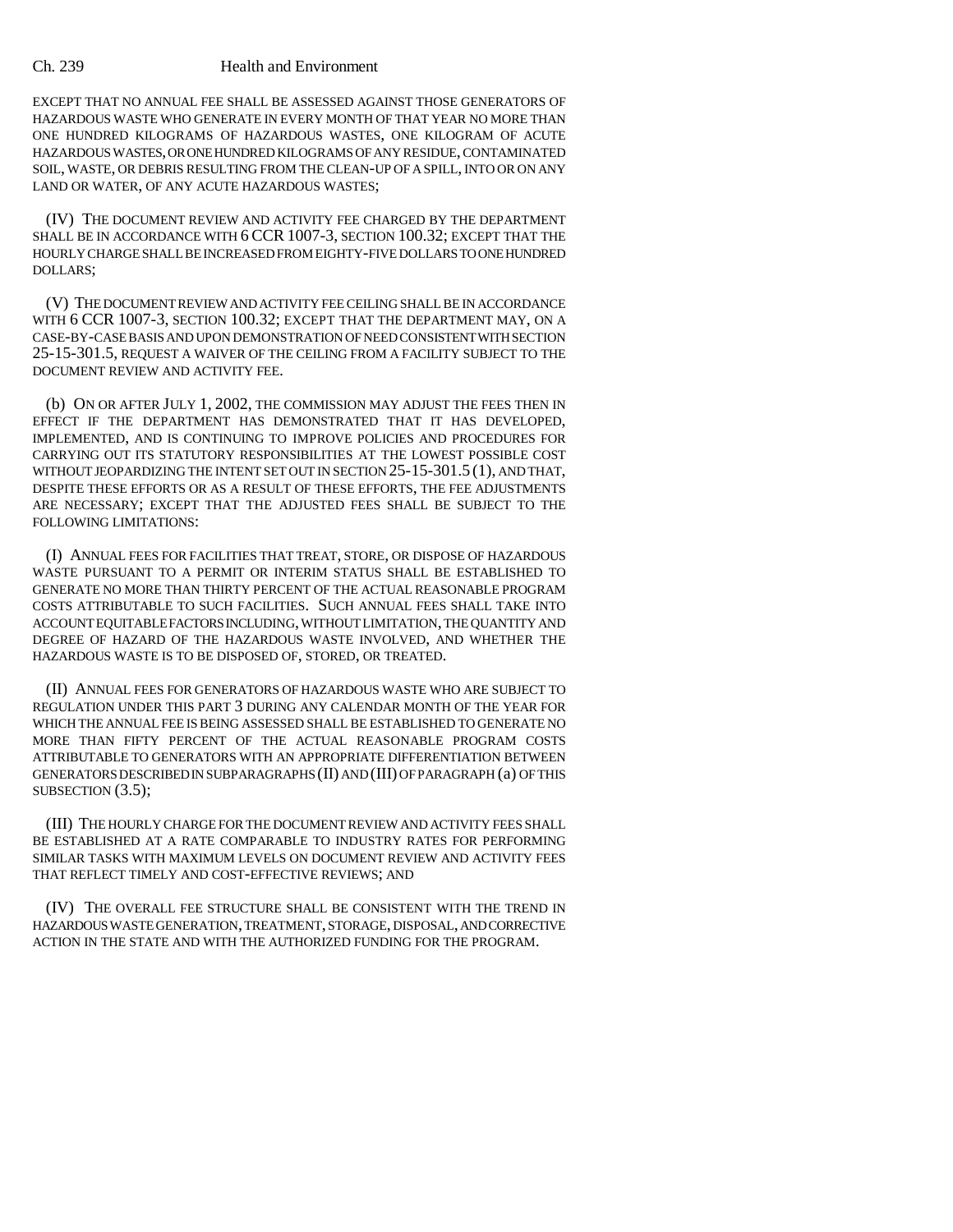(c) IN ADDITION TO ANY OTHER REVIEW PROVIDED IN LAW, ANY RULE ADOPTED, OR FEE MODIFIED, BY THE COMMISSION PURSUANT TO PARAGRAPH (b) OF THIS SUBSECTION (3.5) MAY BE REVIEWED BY THE JOINT BUDGET COMMITTEE OF THE GENERAL ASSEMBLY UPON ITS OWN MOTION OR UPON WRITTEN REQUEST SUBMITTED WITHIN THIRTY DAYS AFTER THE ADOPTION OF THE RULE BY THE COMMISSION. THE JOINT BUDGET COMMITTEE SHALL REVIEW SUCH RULE FOR ACCURACY AND COMPLIANCE WITH THE STATUTORY PROVISION SET FORTH IN THIS SUBSECTION (3.5). REQUEST MAY BE MADE BY ANY PERSON REGULATED UNDER THIS PART 3. ANY REVIEW BY THE JOINT BUDGET COMMITTEE SHALL BE COMPLETED WITHIN NINETY DAYS AFTER THE DATE REQUESTED. SUCH RULE SHALL NOT BECOME EFFECTIVE UNTIL APPROVED BY THE JOINT BUDGET COMMITTEE OR UPON THE FAILURE OF THE JOINT BUDGET COMMITTEE TO TAKE ACTION WITHIN NINETY DAYS AFTER THE DAY OF THE REQUEST FOR REVIEW. SUCH RULE MAY NOT RESULT IN A LEVEL OF FUNDING FOR THE PROGRAM THAT EXCEEDS AMOUNTS APPROPRIATED OR THAT WILL BE APPROPRIATED BY THE GENERAL ASSEMBLY.

(d) THE DEPARTMENT SHALL PROVIDE A RECEIPT FOR THE FEES PAID PURSUANT TO THIS SUBSECTION (3.5) AND SHALL TRANSMIT SUCH PAYMENTS TO THE STATE TREASURER AND TAKE THE TREASURER'S RECEIPT THEREFOR. THE STATE TREASURER SHALL CREDIT ALL FEES RECEIVED TO THE HAZARDOUS WASTE SERVICE FUND AS PROVIDED IN SECTION 25-15-304.

(3.7) IF THE DEPARTMENT DETERMINES THAT A FACILITY IS, AND HAS BEEN, TREATING, STORING, OR DISPOSING OF HAZARDOUS WASTES WITHOUT A PERMIT OR INTERIM STATUS, AND THAT FACILITY LEGALLY SHOULD HAVE BEEN OPERATING PURSUANT TO A PERMIT OR INTERIM STATUS, THEN, IN ADDITION TO ANY OTHER REMEDIES THE DEPARTMENT MAY HAVE, THE DEPARTMENT MAY ASSESS A FEE TO OFFSET PROGRAM COSTS FROM THAT FACILITY THAT IS EQUIVALENT TO THE ESTIMATED ANNUAL FEES, WITHOUT INTEREST, THAT SUCH FACILITY SHOULD HAVE PAID THE DEPARTMENT IF THE FACILITY HAD BEEN OPERATING PURSUANT TO A PERMIT OR INTERIM STATUS; EXCEPT THAT SUCH FEE SHALL NOT BE ASSESSED UNDER ANY ONE THE FOLLOWING CIRCUMSTANCES:

(a) THE ONLY HAZARDOUS WASTE BEING TREATED, STORED, OR DISPOSED OF IS IN-PLACE CONTAMINATED MEDIA OR DEBRIS, OR CONTAMINATED STRUCTURES;

(b) THE TREATMENT, STORAGE, AND DISPOSAL IS PART OF A CORRECTIVE ACTION PLAN APPROVED BY THE DEPARTMENT; OR

(c) THE FACILITY MODIFIED THE FACILITY'S OPERATIONS WITHIN ONE MONTH AFTER BEING NOTIFIED IN WRITING THAT THE FACILITY SHOULD BE OPERATING PURSUANT TO A PERMIT OR INTERIM STATUS SO THAT ANY TREATMENT, STORAGE, OR DISPOSAL OF HAZARDOUS WASTES AT THE FACILITY IS NO LONGER SUBJECT TO A PERMIT OR INTERIM STATUS.

(4) (a) Except as provided in paragraphs  $(b)$  and  $(c)$  PARAGRAPH(b) of this subsection (4), the rules promulgated by the commission pursuant to the provisions of this part 3 may be more stringent than the corresponding rules of the federal environmental protection agency promulgated pursuant to the federal act; however, more stringent rules INCLUDING, WITHOUT LIMITATION, RULES THAT LIST OR DEFINE AS A HAZARDOUS WASTE ANY WASTE OR OTHER MATERIAL EXEMPTED OR OTHERWISE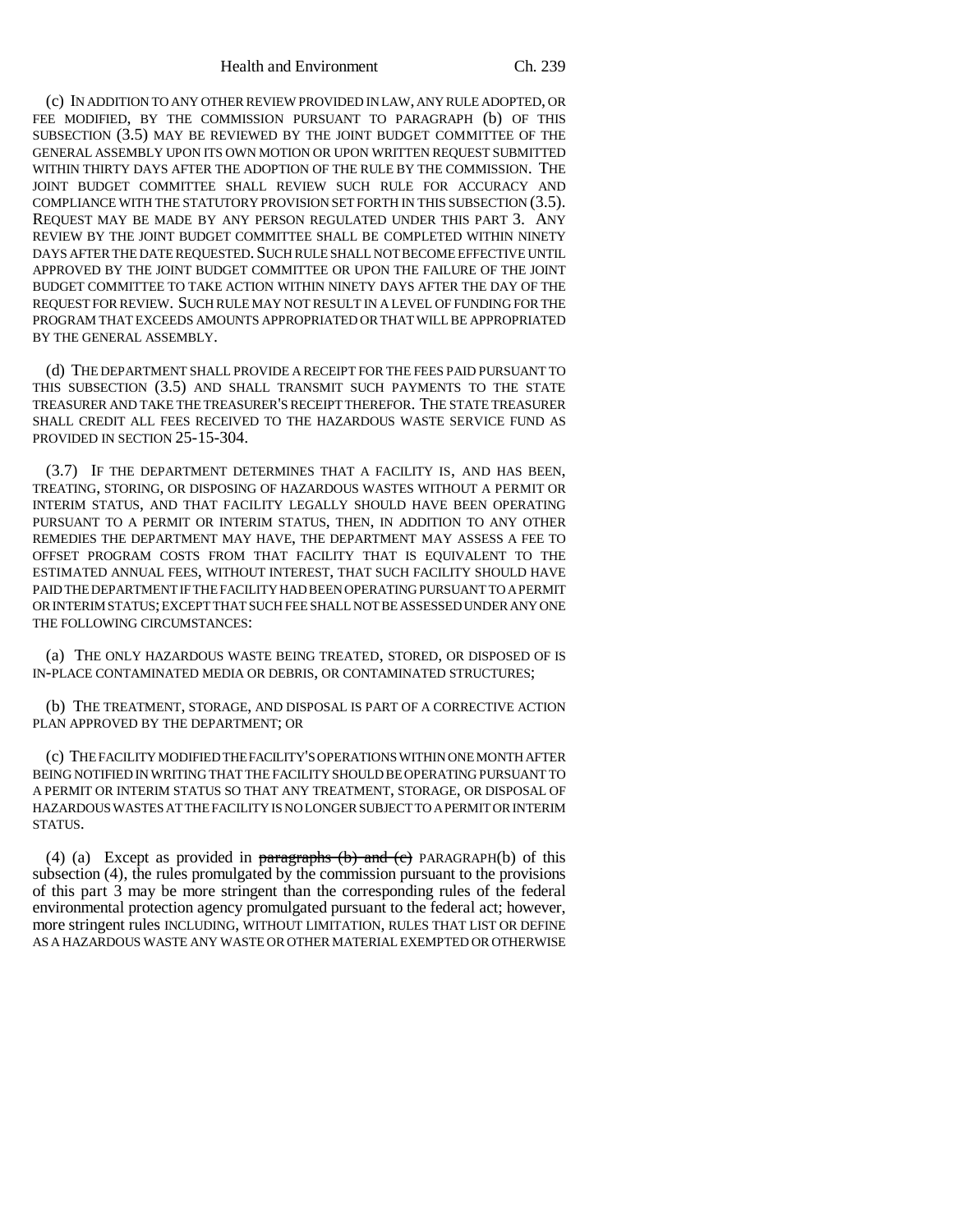## Ch. 239 Health and Environment

NOT REGULATED AS A HAZARDOUS WASTE UNDER THE FEDERAL ACT may only be adopted with the affirmative vote of at least five members of the commission IF THE COMMISSION MAKES A WRITTEN FINDING, AFTER A PUBLIC HEARING AND BASED UPON SUBSTANTIAL EVIDENCE IN THE RECORD THAT SUCH RULES ARE NECESSARY TO PROTECT THE PUBLIC HEALTH AND THE ENVIRONMENT OF THE STATE, AND SUCH FINDINGS AND RULES ARE APPROVED BY AN AFFIRMATIVE VOTE OF AT LEAST SIX MEMBERS OF THE COMMISSION. SUCH FINDINGS AND RULES SHALL BE ACCOMPANIED BY A COMMISSION OPINION REFERRING TO AND EVALUATING THE PUBLIC HEALTH AND ENVIRONMENTAL INFORMATION AND STUDIES CONTAINED IN THE RECORD THAT FORM THE BASIS FOR SUCH FINDINGS AND RULES.

(c) The rules promulgated by the commission pursuant to the provisions of this part 3 may not list or define as a hazardous waste any waste or other material exempted or otherwise not regulated as a hazardous waste under the federal act unless the commission makes a written finding after a public hearing and based upon substantial evidence in the record that such rules are necessary to protect the public health and the environment of the state and such findings and rules are approved by a vote of at least six members of the commission. Such findings and rules shall be accompanied by a commission opinion referring to and evaluating the public health and environmental information and studies contained in the record that form the basis for such findings and rules.

**SECTION 4. Repeal.** 25-15-303 (5), Colorado Revised Statutes, is repealed as follows:

**25-15-303. Requirements for hazardous waste treatment, storage, and** disposal sites and facilities - permits.  $(5)$   $(a)$  Any permit for the operation of facilities and sites for the storage, treatment, or disposal of hazardous waste shall provide for the payment to the department of a fee to offset actual reasonable program costs for such facilities. The fee shall be established by rules and regulations developed and promulgated in accordance with section 25-15-302. The amount of the fee shall take into consideration the quantity and degree of hazard of the hazardous waste involved and whether it is to be treated, stored, or disposed of at the location. The commission may establish maximum levels for such fees as the commission deems necessary.

(b) The fee shall be paid to the department in accordance with schedules established by rules and regulations developed and promulgated in accordance with section 25-15-302. The department shall receipt for the same and shall transmit such payments to the state treasurer and take his receipt therefor. The state treasurer shall credit all fees received to the hazardous waste service fund as provided for in section  $25 - 15 - 304$ .

**SECTION 5.** 25-15-304, Colorado Revised Statutes, is amended to read:

**25-15-304. Hazardous waste service fund created.** There is created in the state treasury a hazardous waste service fund, which shall consist of fees collected pursuant to section  $25-15-303$  (5) 25-15-302 (3.5) to reimburse the state for its annual program expenses incurred in the maintenance, monitoring, and other supervision of the lands and facilities used for the storage, treatment, and disposal of hazardous waste. Such moneys shall be appropriated annually to the department by